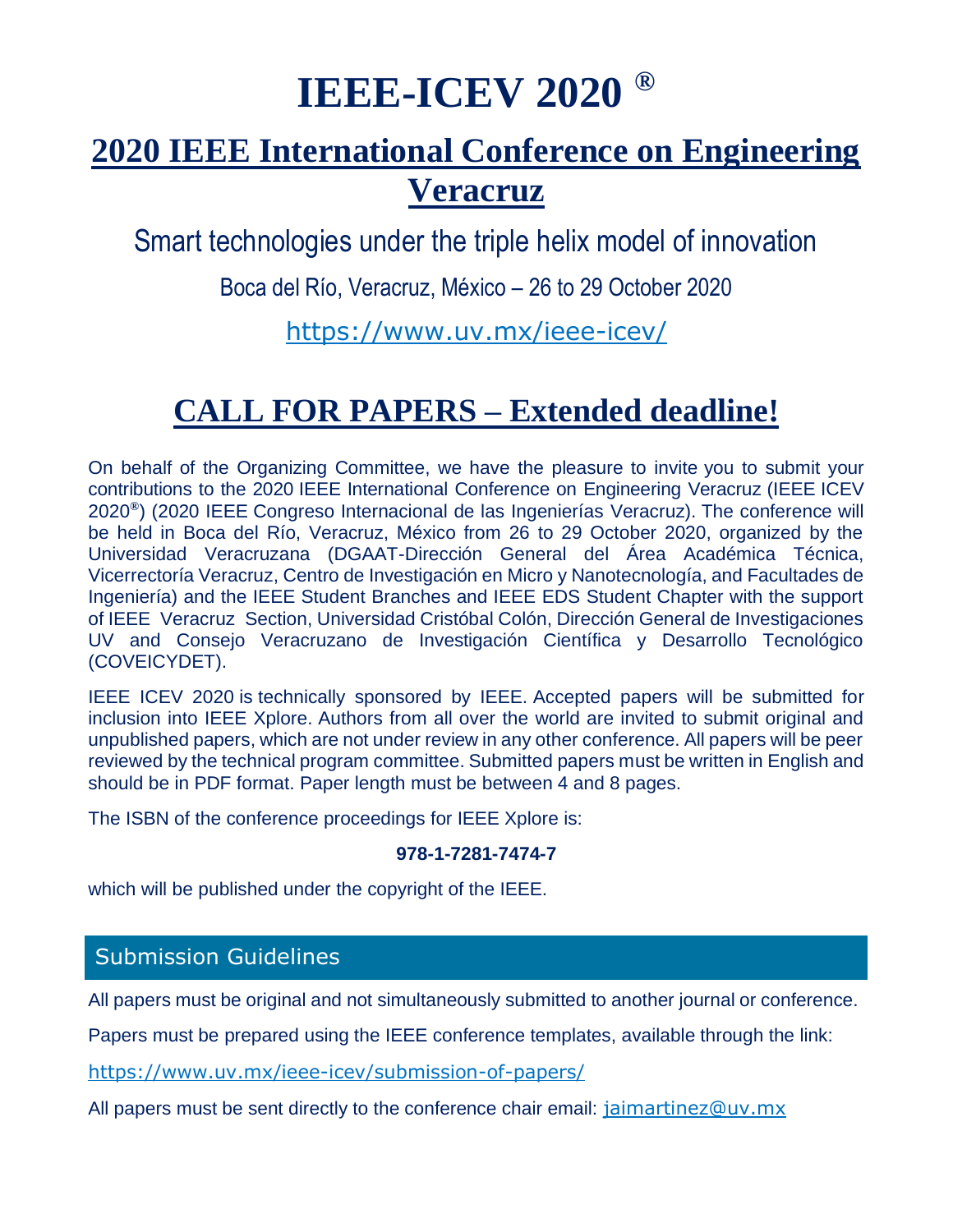### Important information

On behalf of the Organizing Committee of the 2020 IEEE International Conference on Engineering Veracruz (IEEE ICEV2020**®** ), we would like to communicate to the scientific and academic community that, taking into consideration the global health contingency that we have been suffering this year, which has caused problems for the continuity of research projects, difficulties for inter-institutional collaboration, and above all, causing great uncertainty regarding the production of articles, papers, and support for their dissemination at scientific and academic events:

- 1. It has been decided to extend the deadline until August 30 of this year, considering the request in this regard by numerous researchers, academics, and students. We also take the opportunity to thank and acknowledge their efforts to all those who have sent their work for review in a timely manner.
- 2. The organization of the 2020 IEEE International Conference on Engineering Veracruz (IEEE ICEV 2020**®** ) event will be held in a virtual environment, in order to abide by sanitary regulations, avoiding any risks and allowing attendees to participate regardless of their geographical location, in order to expand the diffusion of the topics of interest solicited at the conference. Considering this situation, your participation in the remote conference for IEEE ICEV 2020**®** is highly encouraged, which will allow all participants to connect and take part in the sessions from your own computer(s). Thank you for your kind understanding.

| <b>Paper Submission Deadline:</b>              | August 30, 2020       |
|------------------------------------------------|-----------------------|
| Notification of acceptance:                    | September 15, 2020    |
| Camera-ready due:                              | September 30, 2020    |
| Registration and Payment Deadline for authors: | October 15, 2020      |
| <b>Registration Deadline:</b>                  | October 26, 2020      |
| Presentation of papers:                        | 26 to 29 October 2020 |



-IEEE International Conference on Engineering Veracruz 2019

-2020 IEEE International Conference on Engineering Veracruz